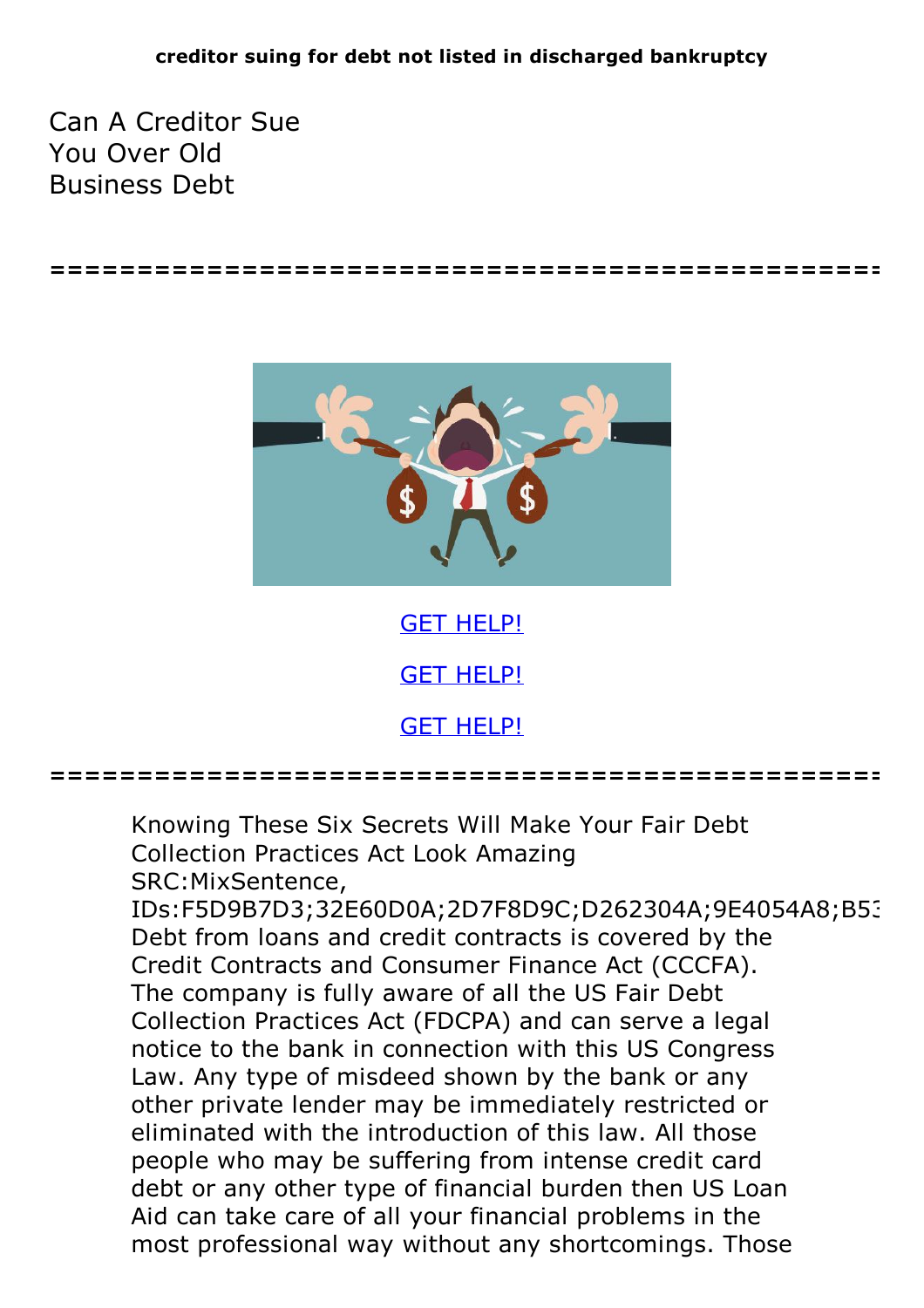who are declared default of student loan can always take safety measures before the situation worsens. If you're in risk of defaulting on a payday loan, contact your lender to explain your situation and attempt to negotiate your payment terms. At the same time, the client will have no physical or communicative interaction with the bank or any other lender whatsoever. A particular client will not have to face or attend the calls made by the bank collection agents as well. All the calls will be attended by US Loan Aid in respect to speedy and effective debt negotiation as per the aspiration of the client. The debt collection agencies in order to obtain

collection agency student loan start investigating on other types of debts like medical bills, credit card bills, cell phone bills etc. There are some debt collection agencies that go the extent of illegal collection practices when they find that the debtor has not yet paid the bills or required debts in time. We sometimes say as long as we have our keys, wallets, and cell phones - then anything we forget can be replaced. But if children or spouse or any other relative have co signed with the debtor, they will be held responsible for repaying of the debt. Therefore, it always becomes a mammoth task when it comes to repaying multiple student loans at a time. Some manage with one and some are compelled to take multiple loans at <sup>a</sup> time. There are multiple benefits of hiring <sup>a</sup> fair debt attorney. Of late there have been several reported cases of people being mistreated by debtors because they couldn't pay the outstanding amount back on time.<br>However, it must be noted that irrespective of missed

payments or unable to pay the entire sum, no loan provider can misbehave with any individual. Using this method requires the discipline to pay off your consolidate bills monthly and to avoid incurring any new bills. Paypal: Paypal is also a common method of transferring money to your debt collectors. In the first place, different jurisdictions treat common forms of debt (credit card debt, for example) in different ways. Generating <sup>a</sup> second stream of income through <sup>a</sup> debt settlement business is a way to simultaneously help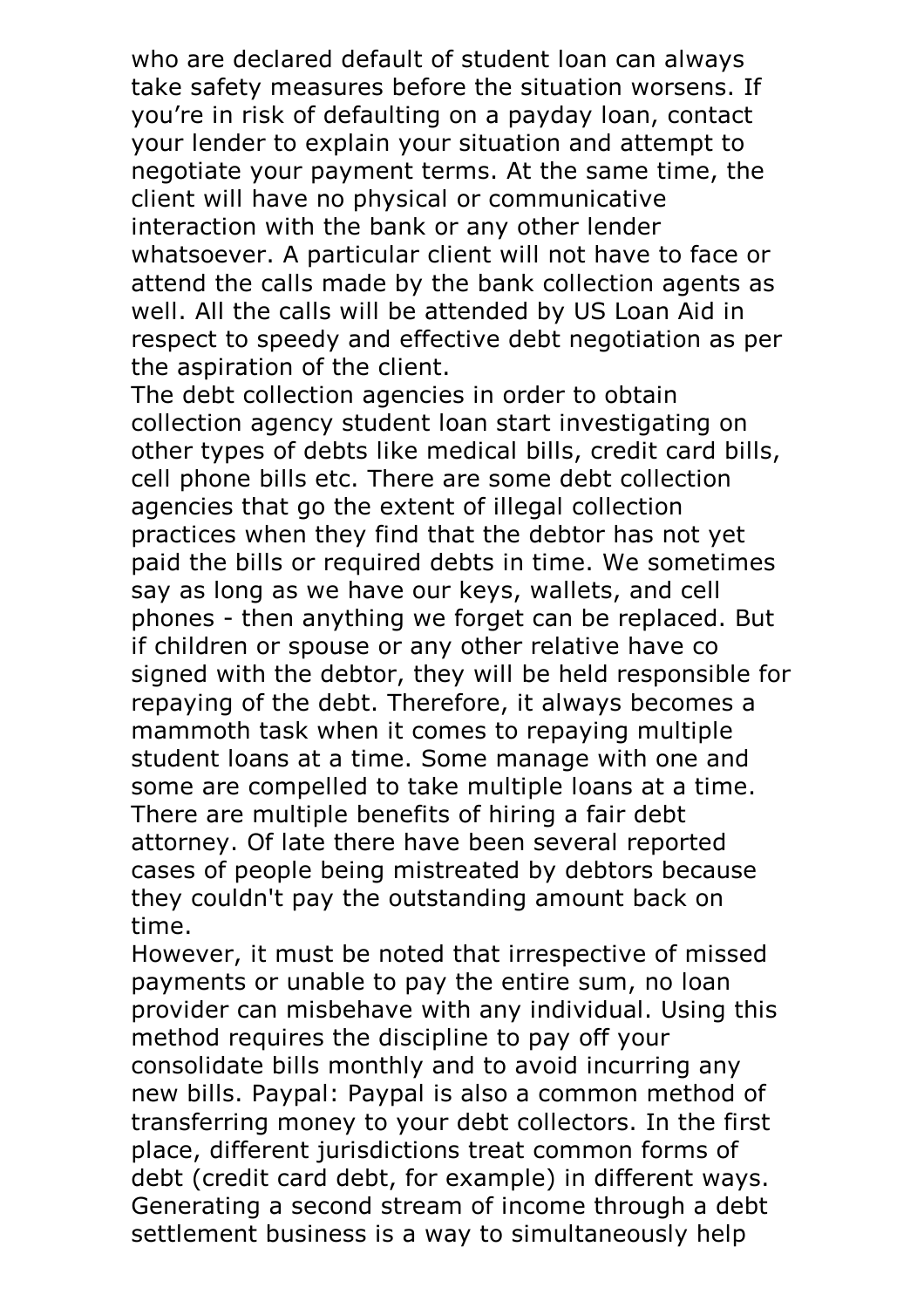people overcome these seemingly insurmountable mountains of debt, while also earning a nice commission. Loan consolidation and rehabilitation are the two best way-outs that can help one escape the perilous consequences of defaulted student loans. The same laws and regulations are also applicable for those who are given the responsibility to recollect loans from student loan defaulters. Now, if any of the above mentioned laws are violated by any such debt collector, he is liable to get punished. Because their debt eats up the majority of their after-tax income, they are faced with the hard reality of digging deeper into the hole as they are trying to get out of it.

Many people are willing to work hard to get out of the hole but they are faced with a serious problem. Consequently, the collection agency student loan department starts harassing with phone calls and emails till you get completely pissed off. For professionals like loan and mortgage brokers, who see lots of clients facing these types of situations every day, becoming a debt settlement affiliate is a great opportunity. That's precisely what happened from 1929 to 1933 in the Great Depression, when a collective 20 percent paydown in loans, brought on by banks forcing repayment of loans and borrowers paying down loans, caused GDP to collapse by 45 percent. This has nothing to do with home loans. But once a collection agency owns the debt, you can write a letter to the agency requesting that it stop telephoning your home or office. In the case of your debt, the statute of limitations is how long debt collectors have to bring forth a lawsuit for your debt. If a bill collector threatens to contact anyone you have not specifically authorized to talk with creditors about your debt, you might be the victim of creditor harassment.

What Debt Collectors Can And Can't Do Options SRC:MixSentence, IDs:B3911960;49159EAB;ECFB9E3A;A555FD54;A3475492;0622 Remember, federal law entitles you to one free credit report per year. You may be able to get free legal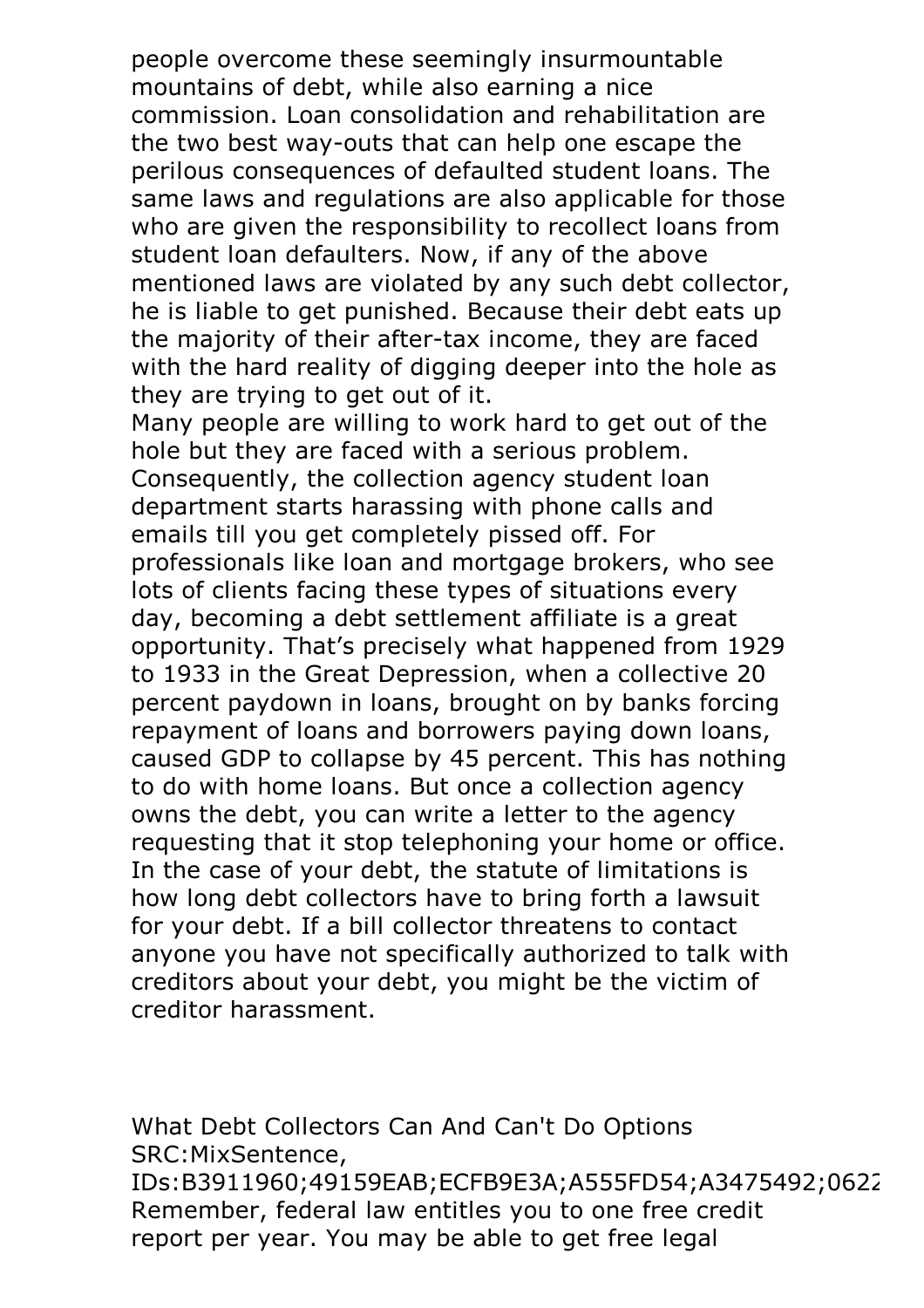advice on your debts from Montana Legal Services Association or Ask Karla. In the end, my services weren't necessary and I was delighted by my client's boyfriend's success. For the time being, I'm exhausted and this post is long enough as it is. You're a human being, you're going to be affected by it. You are responsible for the debt until you pay it, but each state places a limit on the amount of time a collector has to sue you via the debt collection statute of limitations Unfortunately, the statute of limitations does not provide you with absolute protection, and you could still face a collection agency lawsuit after the statute of limitations passes. I still have not paid it, as I've been either out of work or working part time, and now I am unemployed with a baby at home. In addition, junk debt buyers have a lower successful collection rate that mainstream collectors because the debts they purchase

are so much older. There's so much information to include. You can prove that the entry on your credit report contains information that indicates the debt is owed by someone other than you. Credit card companies allow the charging of interest. Because the original contract includes this practice, any collection agency the credit card company sells the delinquent account to will also have this right. The error you're searching for is collection accounts that show up on your credit report for longer than the time limit allowed by the Fair Credit Reporting Act. Citizens Advice Bureau (CAB) provides extensive help with debt and should help you stop debt collectors contacting you if you are able to show you are seeking help and are trying to repay your debts. This gives collectors who know better <sup>a</sup> strong incentive to toe the line of the law or even jump over it entirely. You just never know. Afterwards, the debt collect may contact you only to let you know that there will be no further contact or to let you know that they or the creditor will be taking a specific action such as

filing to sue.<br>Once the collector receives your letter, they may not contact you again, with two exceptions: a collector can contact you to tell you there will be no further contact or to let you know that they or the creditor intend to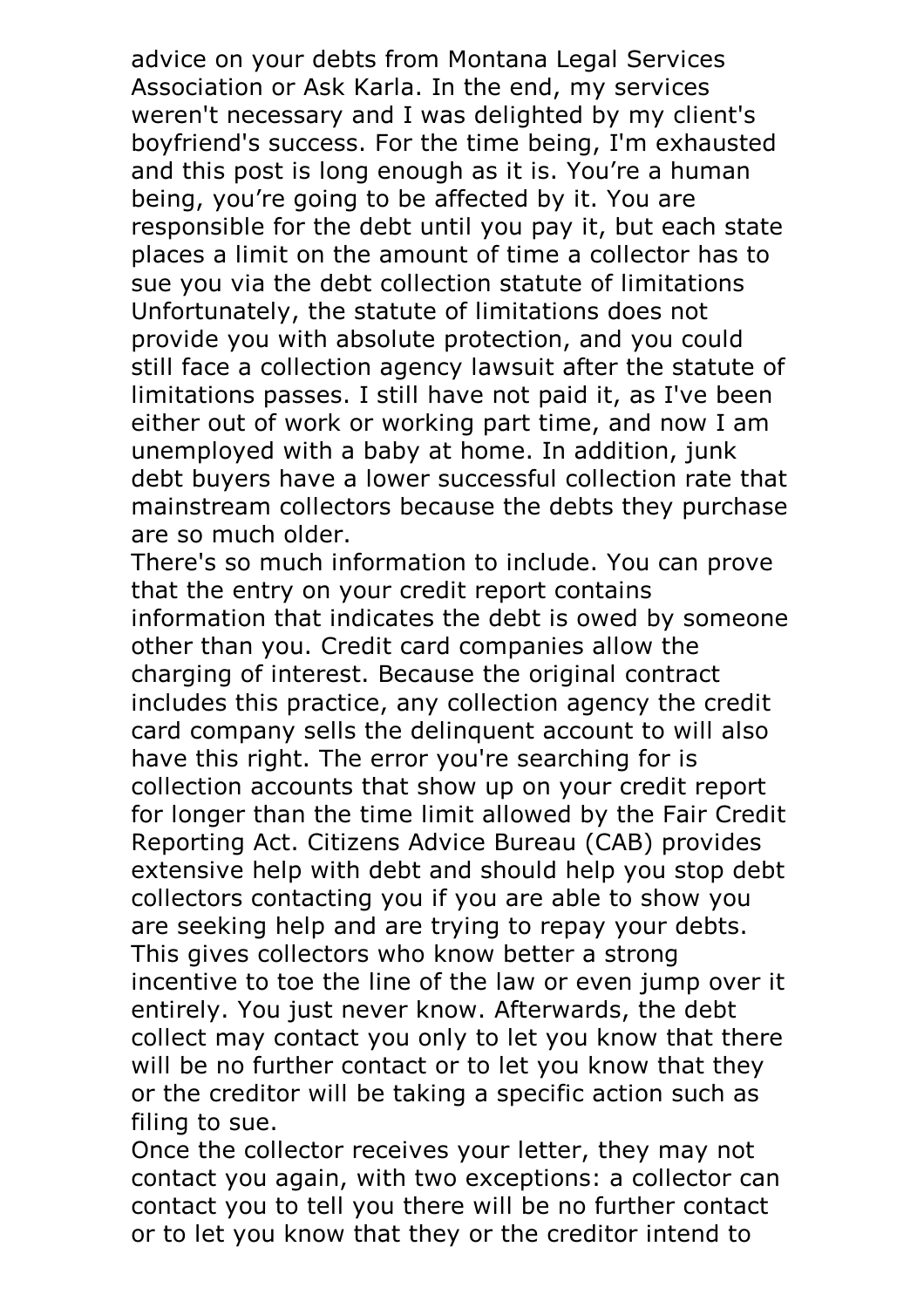take a specific action, like filing a lawsuit. According to NerdWallet, the six- to 10-year statute of limitations (which again, vary from state to state) only applies to private loans. Re-aged collections on your credit report can leave you getting turned down for loans and credit you actually qualify for simply because a collection agency is violating federal law. Flip to the collection accounts section of each credit report. If you don't have long to wait before these accounts disappear from your credit report forever, its often easier and less stressful to just wait until they fall off on their own rather than trying to fight them off. If you suspect that a collection agency is intentionally reporting the wrong dates to the credit bureaus in an effort to leave its black mark on your credit report for longer than the law allows, your first course of action should be to get a copy of your credit report from each credit bureau - Experian, Equifax and TransUnion.

Just because the collection agency might help you, that doesn't mean its a certainty. With any luck, one intent to sue letter will be enough to convince the collection agency that you mean business and it will delete its negative entry from your credit report. Don't depend on the credit bureau's "estimated removal date" to do the math for you. If your account has been illegally reaged, this date will be incorrect. When a check is mailed, the debt collection company then uses the bank routing and checking account numbers to withdraw what is owed from the person's account. You don't have to endure this kind of hassle just because you've run up some consumer debt or have gotten behind on your credit card payments. If that collection account on your credit report isn't yours, notify the collection agency of that fact via an intent-to-sue letter. Whether you're dealing with a genuine collection agency or a junk debt buyer makes a significant difference in whether or not you can get the negative report removed from your credit report with a few well-placed telephone calls and letters.